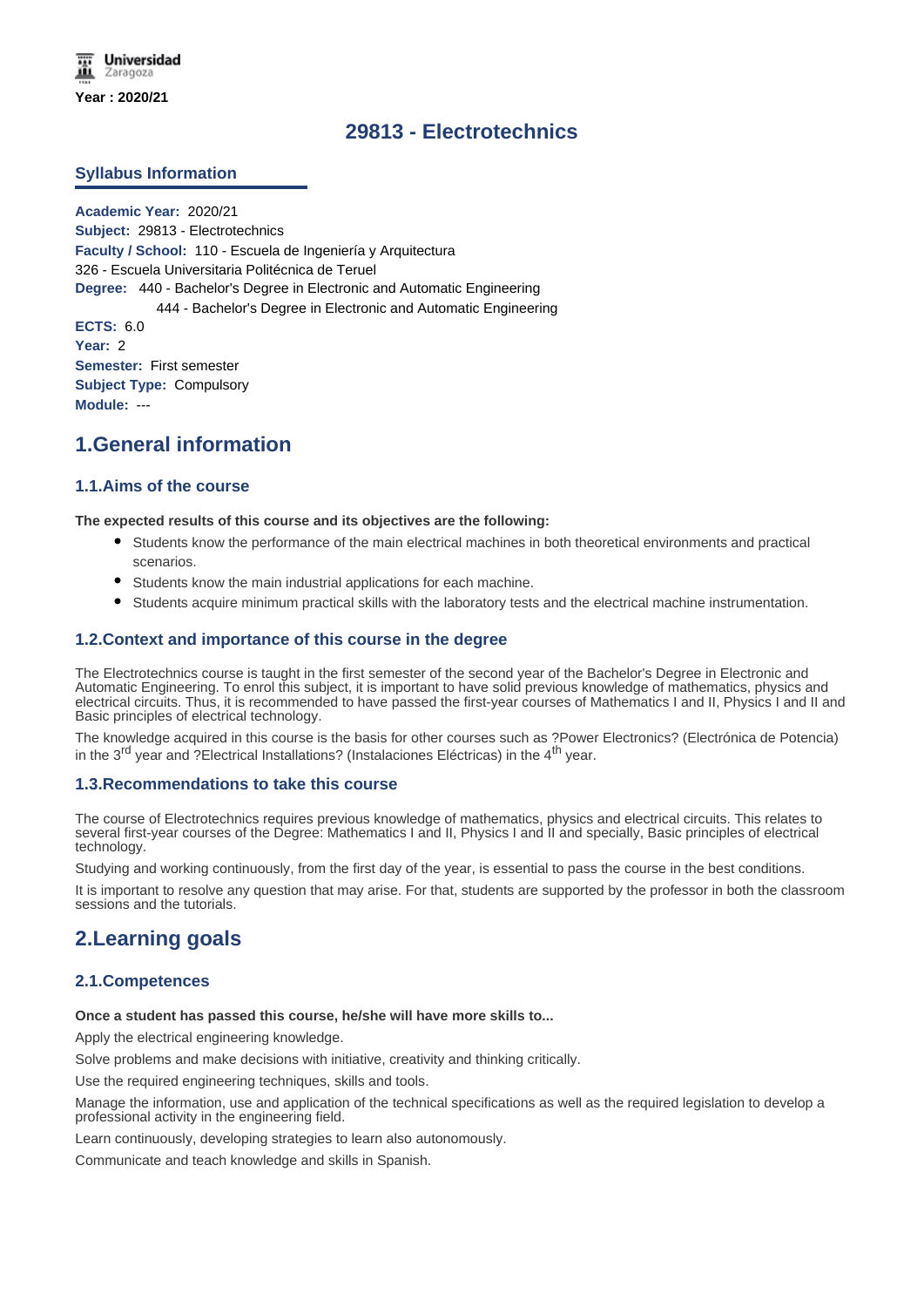# **2.2.Learning goals**

#### **To pass the course, a student should control the following results...**

He/she understands the operating principles of the electrical machines and is able to apply them to the steady-state and transient-state analyses.

He/she is able to identify, classify and describe the performance of electrical machine-based systems, using suitable analytical methods and modelling techniques.

He/she understands the use needs in the selection of electrical machines.

He/she has working skills in the electrical engineering laboratory.

He/she understands the practical codes and standards of the industry related to the electrical machines.

He/she identifies, classifies and describes the low, medium and high voltage electrical installations as well as the electrical protections.

# **2.3.Importance of learning goals**

The knowledge acquired in this course is relevant since it sets the principles of the electrical machines which are essential to develop key courses of the Bachelor's Degree in Electronic and Automatic Engineering such as ?Power Electronics? (to design control electronic stages), ?Industrial Automatization? (Automatización Industrial) and ?Industrial Robotics? (Robótica Industrial), among others.

# **3.Assessment (1st and 2nd call)**

# **3.1.Assessment tasks (description of tasks, marking system and assessment criteria)**

**Students should demonstrate that the learning outcomes have been achieved through the following assessment activities...**

#### 1. **Works and evaluation activities (20%)**

In order to promote the continuous work and facilitate the learning process, several evaluation activities will be performed during the course. These activities will be scheduled each course, comprising individual exercises, questionnaires, etc. The specific activities and their weight in the assessment will be announced well in advance.

The grade will be in the interval 0 to 10 points, being a 20% of the final grade. To pass the course, it is required a minimum of 4 points over 10. This mark is maintained for the two calls of the course.

#### 2. **Laboratory sessions (20%)**

The following aspects will be valued in this type of evaluation activity: the previous preparation (a test will be delivered at the beginning of the session and it will be the 50% of the total mark), the performance of the laboratory session, including the ability to assembly and operate with the equipment (35%), and the results obtained (15%).

The grade will be in the interval 0 to 10 points, being a 20% of the final grade (if a student does not attend a session at the scheduled time, he/she will have a grade of 0 in that session). To pass the course, it is required a minimum of 5 points over 10. This mark is maintained for the two calls of the course.

#### 3. **Final examination (60%)**

The exam will consist of a theoretical part, which will represent 30% of the final grade, and a problem-resolution part, which will constitute the remaining 70% of the final grade (in order the exam to be considered it is necessary that the mark of each part is equal or higher than 4 out of 10 points).

The grade will be in the range 0 to 10 points, being a 60% of the final grade of the student. To pass the course, it is required a minimum of 5 points over 10.

If a student does not reach the minimum grade in any of the three previous blocks, he/she should take the Global Assessment that is described below.

#### **GLOBAL ASSESSMENT (OFICIAL CALLS: 100%)**

A Global Assessment will be performed in each one of the Official Calls for those students who have not passed any of the previously mentioned evaluation activities. The Global Assessment is structured as follows:

- 1. **Final examination of the course (60%):** The exam will consist of a theoretical part, which will represent 30% of the final grade, and a problem-resolution part, which will constitute the remaining 70% of the final grade (in order the exam to be considered it is necessary that the mark of each part is equal or higher than 4 out of 10 points). The grade will be in the range 0 to 10 points, being a 60% of the final grade of the student. To pass the course, it is required a minimum of 5 points over 10.
- 2. **Works and evaluation activities examination (20%):** The grade will be in the interval 0 to 10 points, being a 20% of the final grade. To pass the course, it is required a minimum of 5 points over 10.
- 3. **Laboratory examination (20%):** It will be conducted in the laboratory. The grade will be in the interval 0 to 10 points, being a 20% of the final grade. To pass the course, it is required a minimum of 5 points over 10.

Students who have passed both the Laboratory Activities and the Works and Evaluation Activities during the teaching period only have to take the final examination of the course. In case a student does not get the minimum required grade in any of the blocks, he/she will get, as the final grade of the course, the lower value between the weighted average of the three parts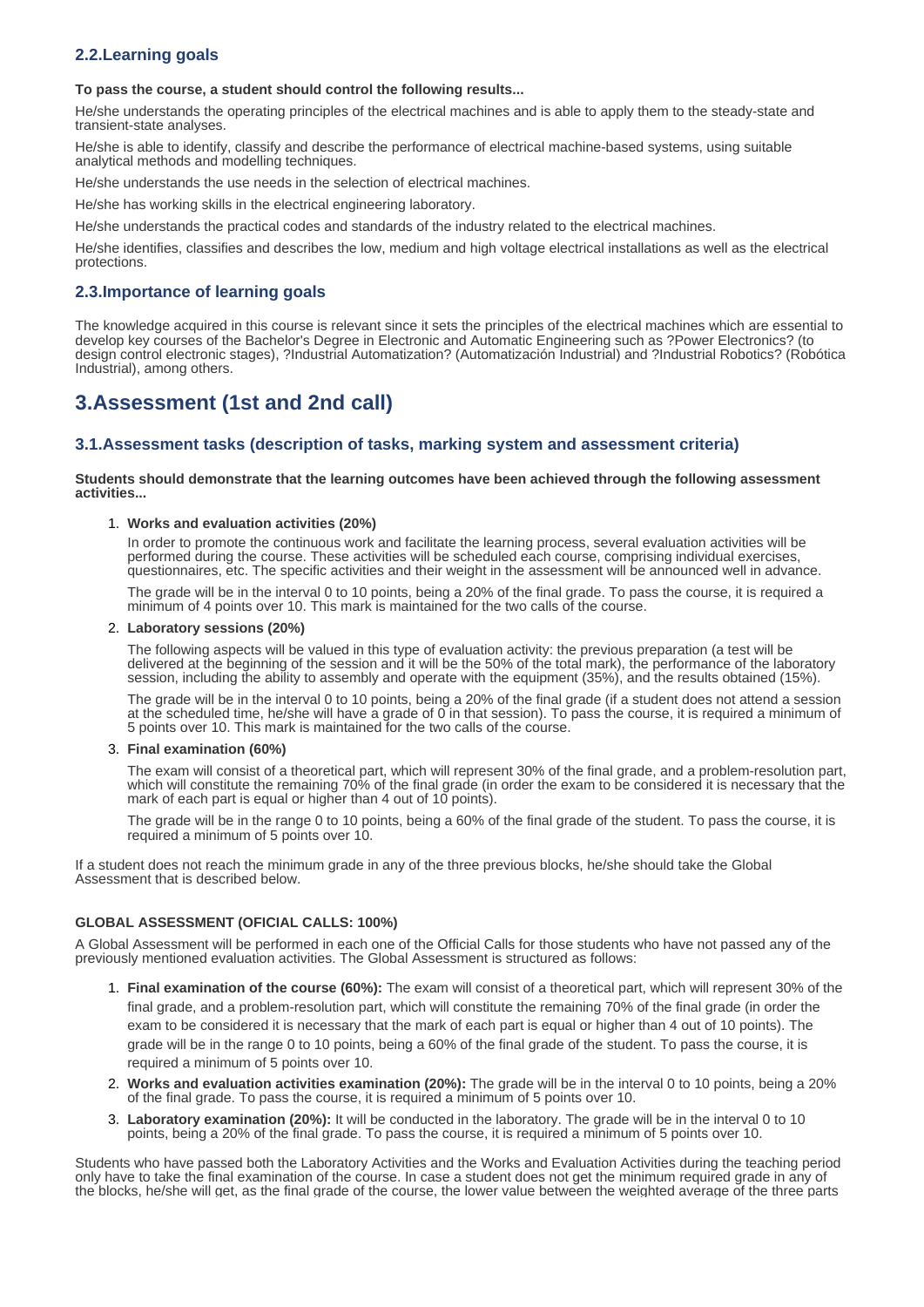# **4.Methodology, learning tasks, syllabus and resources**

# **4.1.Methodological overview**

**The learning process of this course is structured into three pillars with increasing students' interaction: lectures, problem-solving activities, and laboratory sessions.** 

- *Lectures*: The fundamentals of electrical engineering are presented, including examples and real-world applications.
- *Problem-solving activities*: Problems and cases are solved with the participation of students.
- *Laboratory activities*: In this type of activities, students can see first-hand the operation of the main electrical machines. They are conducted in small groups.

Additionally, in order to promote continuous and autonomous work, it is possible that other learning activities are performed during the term.

# **4.2.Learning tasks**

### **The course includes the following learning tasks:**

### **ON-SITE ACTIVITIES: 2.4 ECTS (60 hours)**

### **1) Lectures (T1 type) (30 classroom hours).**

The theoretical and practical contents are introduced in these lessons. The basic concepts and principles of the electrical machines will be presented, illustrating them with real-world examples. The student involvement will be promoted by questions and short debates.

**2) Problem-solving sessions and case studies (T2 type)** (15 classroom hours).

Problems and case studies will be developed with the help of students. They will be related to the theoretical contents. Students will be encouraged to work on the problems previously. Some of these hours could be used to perform the assessment activities set in each year.

### **3) Laboratory sessions (T3 type)** (15 classroom hours).

Students will experience first-hand the operation of the main electrical machines in the laboratory. They will be provided with an instruction sheet that should be prepared previously.

The schedule of the practical sessions is the following:

- Electrical measurements in one-phase and three-phase circuits.
- Transformers.
- $\bullet$ Automatic systems: operation on asynchronous electric motors.
- Asynchronous electric machines.
- Speed variation in asynchronous motors.

## **AUTONOMOUS ACTIVITIES: 3.6 ECTS (90 hours)**

#### **4) Learning assignments (T6 type)** (20 non-classroom hours).

Activities that students will perform in a group or individually. They will be proposed by the teacher during the semester.

**5) Study (T7 type)** (66 non-classroom hours).

This activity involves students' personal study of the theoretical concepts and problem resolution. The continuous work of students is encouraged by the homogeneous distribution of the learning activities throughout the semester. These learning activities are supported by tutorials, direct student attention, identification of learning problems, course orientation, help in exercises and works, etc.

**6) Assessment activities (T8 type)** (4 non-classroom activities).

The assessment activities are also learning tools through which students can check their level of understanding of the course.

# **4.3.Syllabus**

#### **The course will address the following topics:**

- 1. Introduction to electrical installations.
	- The power electrical system.
	- The production, transmission and distribution subsystems.
- 3. General aspects of the electrical machines